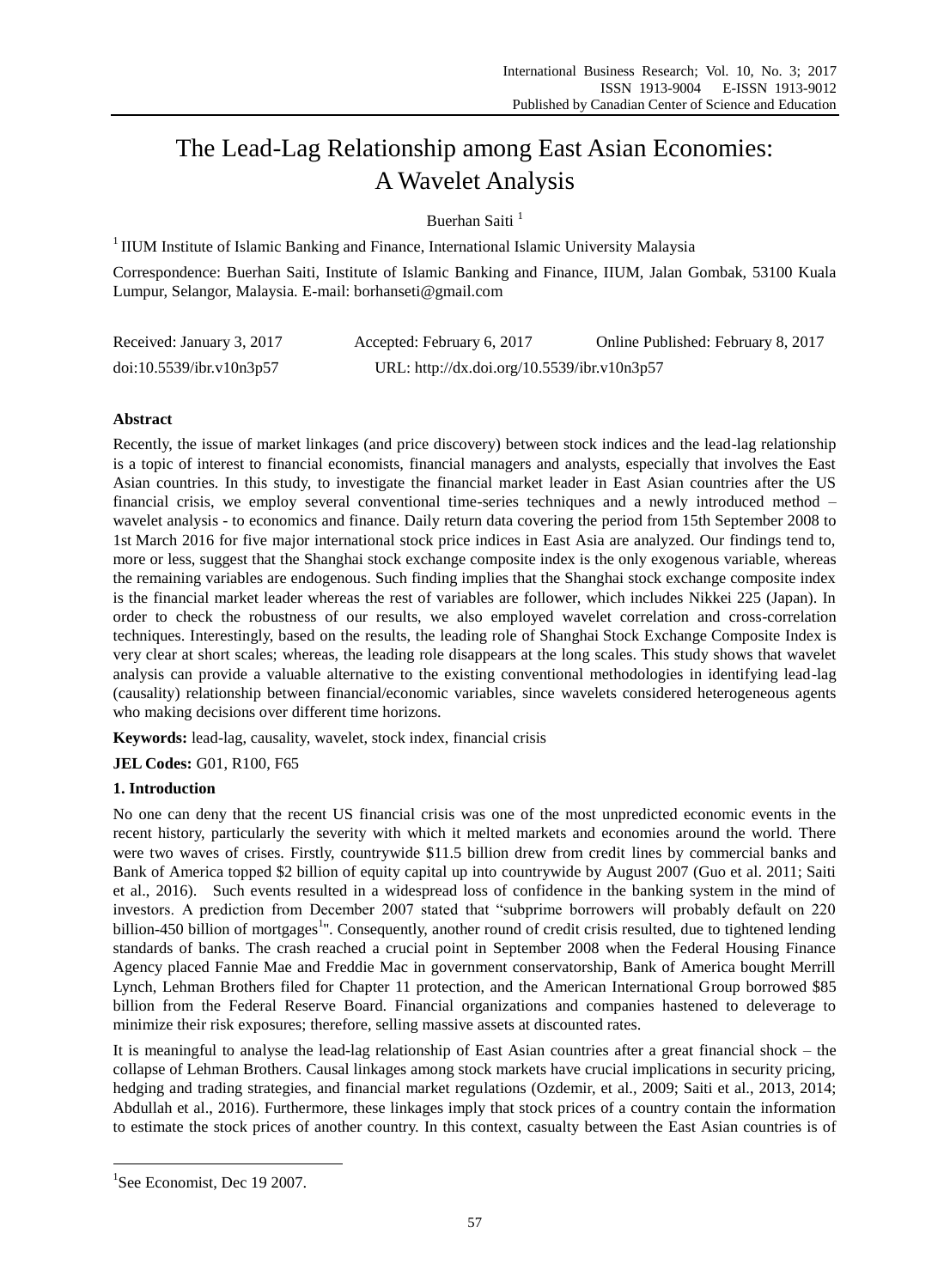significance in that it has the information to forecast the stock prices of other countries. The lead-lag causal relationship between stock indices reflects how fast each index reacts to information and how well their comovement is. If one index reacts faster to the market information than the other index, there will be a lead-lag relationship that is expected to be observed in data. In other words, the lead-lag relationship between stock indices demonstrates how well two markets are connected, and how fast one market reacts to new information from the other (Floros and Vougas, 2007). To put it differently, we try to understand the information flow between the two stock indices and their causal direction. We are going to look at the evolution of lead-lag relationship between East Asian stock indices after the collapse of Lehman Brothers.

In such a context, we investigate the stock indices causality among the East Asian economies through conventional techniques such as long run structural modelling, vector error correction and variance decomposition and as well as a novel approach known as wavelet analysis. This analysis is a very helpful technique since it represents a refinement in terms of analysis in both time and frequency domains (Rua and Nunes, 2009). Even though wavelets are very popular in some fields such as meteorology, physics, signal and image processing, etc, such a technique can also offer useful insights about several economic phenomena (see, for example, Ramsey and Zhang, 1996, 1997; De Jong and Nijman, 1997). According to literature, a pioneer study by Ramsey and Lampart (1998a, b) to investigate the relationship between several macroeconomic variables by employing wavelets.

# **2. Literature Review**

In the finance literature, empirical results of the researches on the causality of stock market interdependencies in Asia are mixed. The role of Japan as the leader in the region has been highly controversial in this debate. While Masih and Masih (2001) as well as Ghosh et al. (1999) concluded that Japan is a market leader, other researches (Yang et al., 2003) suggest that Japan does not play a pivotal role in non-crisis periods. A few other studies have shown that especially Hong Kong is the most influential stock market in Asia (e.g., Masih and Masih, 1999; Dekker et al., 2001).

Kasa (1992) found evidence of a single stochastic trend underlying the equity markets of the selected countries, and point estimates of factor loadings which indicate this trend is the most important in the Japanese market and the least important in the Canadian market. By the same token, developed markets lead emerging markets (e.g. Najand, 1996), and there are causal linkages among emerging markets (e.g. Chen et al., 2002). Additionally, Cheung and Mak (1992), Liu and Pan (1997) and Wu and Su (1998) have found that both the US and Japanese stock markets lead the stock markets of the Asian countries. Masih and Masih (1997) have investigated long-run relationships and short-term dynamic causal linkages among major developed markets and the NIC stock markets, and arrived at a conclusion that all established markets drive the fluctuations of the NIC stock markets. Similarly, Cha and Oh (2000) have concluded that the US and Japanese markets have important effects on the stock markets of Hong Kong, Korea, Singapore and Taiwan. Berument and Ince (2005) and Berument et al. (2006) have traced the pattern of the effects of the S&P 500 on 15 emerging markets based on the geographical location of these markets.

In yet other studies, it is, however, shown that there are no linkages between or among some markets. Masih and Masih (1997, 1999) have provided the cointegration relation among the stock markets of Thailand, Malaysia, the US, the UK, Japan, Hong Kong and Singapore for the pre-financial crisis period of October 1987. However, they did not find any long-term relationships between these markets for the after-financial crisis period of October 1987. By the same token, Felix et al. (1998) have found no long-run comovement between the US and a number of emerging markets. In the same way, Byers and Peel (1993) have concluded that there is no linkage between the markets of US and Europe. Similarly, Ghosh et al. (1999) did not find any evidence of Japan and the US, on the stock markets of Taiwan and Thailand. Phylaktis and Ravazzolo (2005) too, did not find any support for dynamic interconnections among the equity markets of Pacific-Basin countries (Hong Kong, South Korea, Malaysia, Singapore, Taiwan, and Thailand) and the industrialized countries of Japan and US for the 1980–1998 periods.

Chiao et al. (2004) studied the price adjustment and lead-lag relations between returns on five size-based portfolios in the Taiwan stock market. They found that the price adjustment of small-stock portfolios is not slower than that of large-stock portfolios. Furthermore, they failed to support that a positive leading role of large-stock portfolio returns over small-stock portfolio returns. Nam et al. (2008), by taking Korea as example, studied market microstructure of price discovery in the KOSPI 200 stock index and its related derivatives markets using different time-interval price data. They found that the lead–lag relationship between the KOSPI 200 stock index and its derivatives markets can be supported by the trading cost hypothesis and leverage effect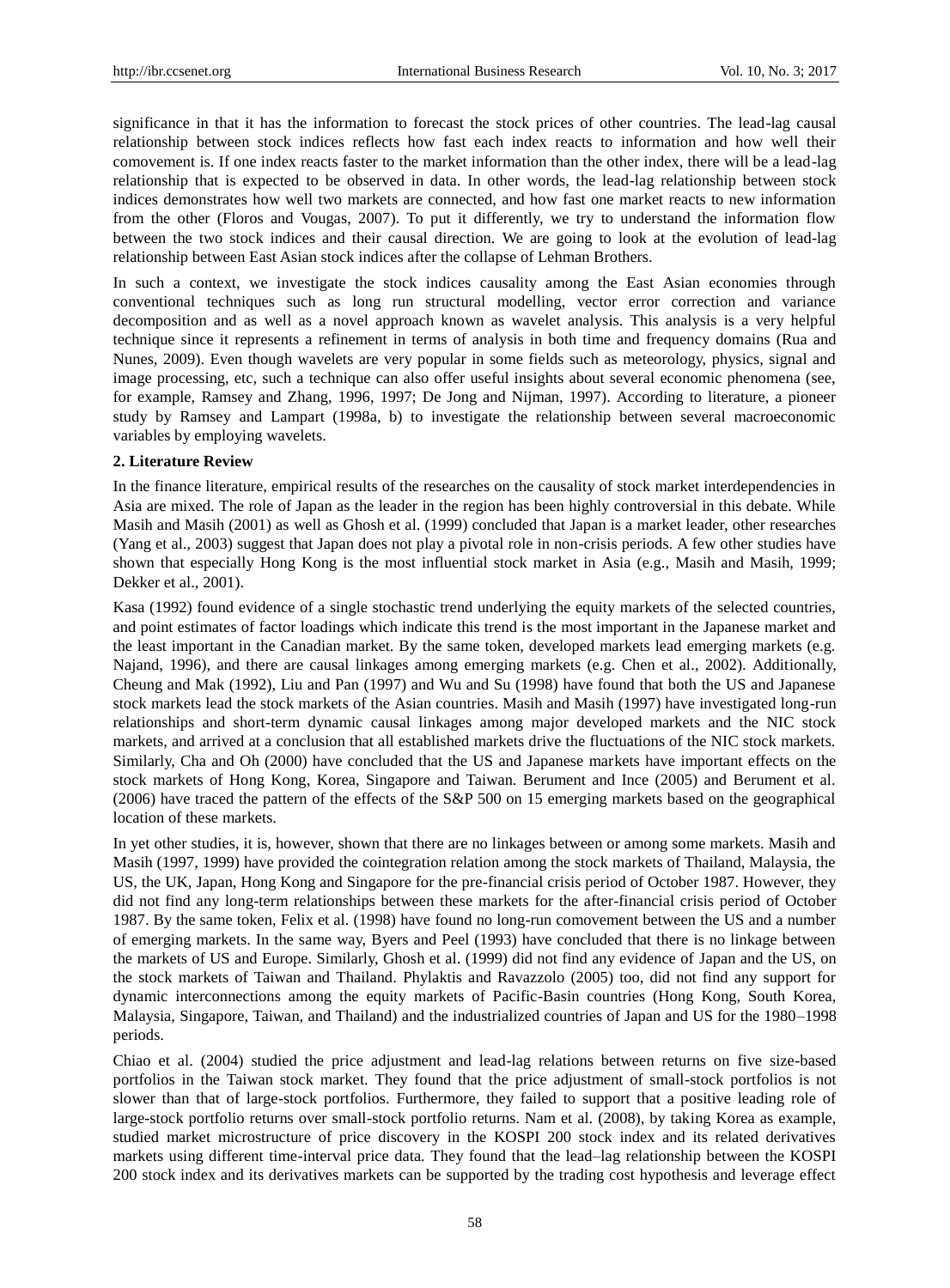hypothesis by applying the Granger causality test and vector error correction model.

Sandoval (2014) used a diverse range of 79 stock market indices from around the world and study their correlation structure, the eigenvalues and eigenvectors of their correlations under different time periods and volatility, as well as the differences between the working hours of the stock exchanges in order to analyze the possible time zone effects and suggest ways to remove them. They also investigated the enlarged correlation matrix obtained from original and lagged indices and examine a network structure derived from it, thus showing connections between lagged and original indices that could not be well represented before. Huth and Abergel (2014) confirmed that the intuition that the most liquid assets (short inter-trade duration, narrow bid/ask spread, small volatility, high turnover) tend to lead smaller stocks. These lead/lag relationships become more and more pronounced as we zoom on significant events.

Gong et al. (2016) investigated the lead–lag relationship between China Securities Index 300 (CSI 300), Hang Seng Index (HSI), Standard and Poor 500 (S&P 500) Index and their associated futures to reveal the variance of their relationship over time by application of a non-parametric approach—thermal optimal path (TOP) method. They supported the evidence of pronounced futures leadership for well-established index futures, namely HSI and S&P 500 index futures, while index of developing market like CSI 300 has pronounced leadership.

Even though lead-lag relationships have been analyzed between many financial markets in previous studies, this analysis should distinguish between the short and long-run investor. The main reason why we use the wavelet analysis is the lead-lag relationship analysis should take into account both the short and long-run investor (see, for example, Candelon et al., 2008, Gallegati, 2010; Saiti et al., 2016). From a portfolio diversification perspective, the first type of investor is generally more interested in knowing the comovement of stock returns at higher frequencies, that is, short-run fluctuations, while the latter concentrates on the relationship at lower frequencies, that is, long-run fluctuations (Rua and Nunes, 2009, Saiti et al., 2016; Altarturi et al., 2016). Therefore, in this study, we employ both conventional techniques as mentioned above and Gallegati's methodology (2008) to investigate the lead/lag relationship between stock returns by applying wavelet cross-correlation technique to wavelet coefficients.

#### **3. Econometrics Concepts and Methodology**

Firstly, we want to apply the standard cointegration, vector error correction and variance decomposition techniques to address the issue of this paper. Then, we are going to employ wavelet analysis to check the robustness of results. The techniques other than wavelet method are well-known time-series techniques in economics and finance (for more details, refer to Masih and Masih, 1997, 1999 and 2001). Therefore, we are not going to discuss in detail these conventional techniques. For wavelet analysis, we only describe the fundamental methods which are useful for our research purposes. For a more complete and comprehensive development of the theory and use of wavelets, see Percival and Walden (2000), Gencay et al., (2002) and (Gallegati, 2010).

#### *3.1 Wavelet Cross-correlation*

According to literature, both Discrete Wavelet Transform (DWT) and Maximal Overlap Discrete Wavelet Transform (MODWT) can decompose the sample variance of a time series on a scale-by-scale basis via its squared wavelet coefficients. However, the MODWT-based estimator has been shown to be superior to the DWT-based estimator (Percival, 1995 and Gallegati, 2008). Therefore, we are going to apply Maximal Overlap Discrete Wavelet Transform (MODWT) in our study.

Whitcher et al. (1999, 2000) extended the notion of wavelet variance for the maximal overlap DWT (MODWT) and introduced the definition of wavelet covariance and wavelet correlation between the two processes, along with their estimators and approximate confidence intervals. To determine the magnitude of the association between two series of observations *X* and *Y* on a scale-by-scale basis the notion of wavelet covariance has to be used. Following Gençay et al. (2001) and Gallegati (2008) the wavelet covariance at wavelet scale *j* may be defined as the covariance between scale *j* wavelet coefficients of *X* and *Y*, that is  $\gamma_{XY,j} = Cov[\tilde{\omega}_{j,t}^X \tilde{\omega}_{j,t}^Y]$ .

An unbiased estimator of the wavelet covariance using maximal overlap discrete wavelet transform (MODWT) may be given by in the following equation after removing all wavelet coefficients affected by boundary conditions (Gallagati, 2008),

$$
\tilde{\gamma}_{XY,j} = \frac{1}{\widetilde{N}_j} \; N - 1 \sum_{t=L_{J-1}}^{N-1} \widetilde{\omega}_{j,t}^X \widetilde{\omega}_{j,t}^Y
$$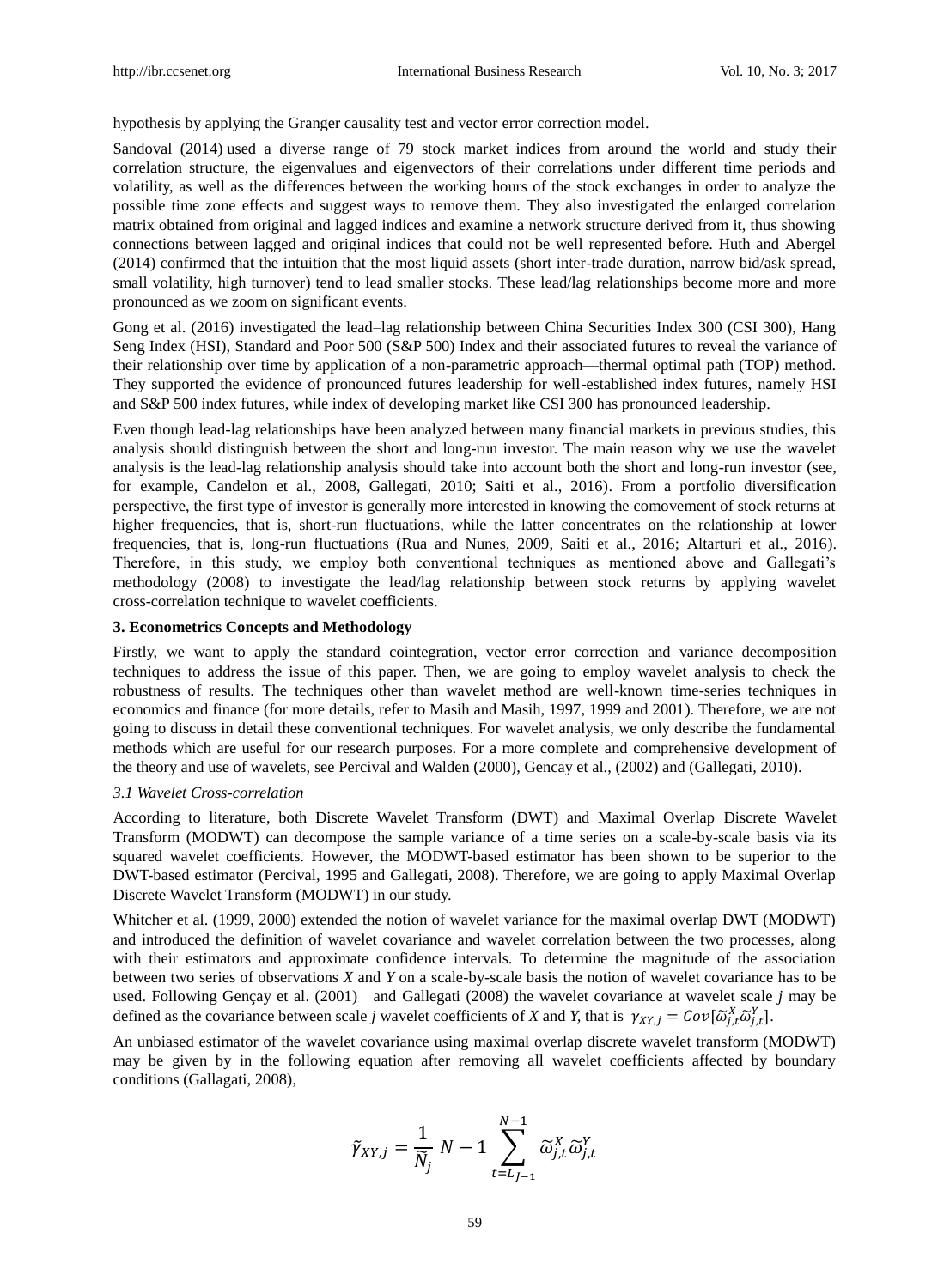Then, the MODWT estimator of the wavelet cross-correlation coefficients for scale  $j$  and lag  $\tau$  may be achieved by making use of the wavelet cross-covariance,  $\tilde{\gamma}_{\tau,XY,j}$ , and the square root of their wavelet variances  $\tilde{\sigma}_{X,j}$  and  $\tilde{\sigma}_{Y,i}$  as follows:

$$
\tilde{\rho}_{\tau,XY,j} = \frac{\tilde{\gamma}_{\tau,XY,j}}{\tilde{\sigma}_{X,j}\tilde{\sigma}_{Y,j}}
$$

The wavelet cross-correlation coefficients  $\tilde{\rho}_{\tau, XY,j}$ , similar to other usual unconditional cross-correlation coefficients, are between 0 and 1 and offers the lead/lag relationships between the two processes on a scale-by-scale basis.

Starting from spectrum  $S_{\omega X,j}$  of scale j wavelet coefficients, it is possible to determine the asymptotic variance Vj of the MODWT-based estimator of the wavelet variance (covariance). After that, we construct a random interval which forms a  $100(1 - 2p)$ % confidence interval. The formulas for an approximate  $100(1 - 2p)$ % confidence intervals MODWT estimator robust to non-Gaussianity for  $\tilde{v}_{X,j}^2$  are provided in Gen çay et al. (2002) and Gallegati (2008). According to empirical evidence from the wavelet variance, it suggests that  $Nj = 128$  is a large enough number of wavelet coefficients for the large sample theory to be a good approximation (Whitcher et al., 2000 and Gallegati, 2008).

#### **4. Data, Empirical Results and Discussions**

#### *4.1 Data*

This paper investigates the dynamic causal linkages in the daily returns amongst five major international stock price indices in East Asia, namely, Nikkei 225 (Japan), Kospi (Korea), Shanghai [Stock Exchange](https://www.google.com.my/url?sa=t&rct=j&q=&esrc=s&source=web&cd=1&cad=rja&ved=0CC0QFjAA&url=http%3A%2F%2Fwww.bloomberg.com%2Fquote%2FSHCOMP%3AIND&ei=ilrTUqvZBsfGrAeiuIDoBA&usg=AFQjCNFc2pnEnWbZ4CfpAkE676LT4dmZ1g&sig2=YCvJ3_uPkmgjgCMDXIpASw&bvm=bv.59026428,d.bmk) Composite [Index](https://www.google.com.my/url?sa=t&rct=j&q=&esrc=s&source=web&cd=1&cad=rja&ved=0CC0QFjAA&url=http%3A%2F%2Fwww.bloomberg.com%2Fquote%2FSHCOMP%3AIND&ei=ilrTUqvZBsfGrAeiuIDoBA&usg=AFQjCNFc2pnEnWbZ4CfpAkE676LT4dmZ1g&sig2=YCvJ3_uPkmgjgCMDXIpASw&bvm=bv.59026428,d.bmk) (China), Taiwan Stock Exchange Index (TAIEX) and Hang Seng Index (Hong Kong) from 15th September 2008 to 1st March 2016. All data obtained from Datastream. We use the sample of the emerging markets which is the East-Asian region. The rationale for the group is due to the fact that those countries play the role of one of the backbones of the global economy, with a significant growth driven by the global manufacturing power house (Saiti et al., 2014).

#### *4.2 Empirical Results and Discussion*

We have conducted unit root tests (in level and difference form). Results tend to indicate that while all variables contain a deterministic trend, we cannot reject the presence of a unit root for any of the variables. Therefore, overall, we could not find evidence that the variables are not I(1). All variables were found non-stationary at the 'level' form but stationary after at the 'differences' form. Subsequently, before we proceed with cointegration test, there is a need for us to determine 'optimal' order for vector auto regression (VAR), that is, the number of lags to be used. The optimal lag structure for each of the VAR models was selected by maximizing the information criteria. In the final analysis, we use a lag of 2. We did not report results here due to space constrain, the full details of tests can be requested from the authors.

The results based on Johansen's (Johansen, 1988; Johansen and Juselius 1990) multivariate cointegration test (Table 1) tend to suggest that these five variables are bound together by long-run equilibrium relationship.

| <b>VECTOR:</b>     |                  | [LNIKKEI, LKOSPI, LCHINASSE, LTAIEX, LHANGSENG] |              |                    |                             |  |  |
|--------------------|------------------|-------------------------------------------------|--------------|--------------------|-----------------------------|--|--|
|                    |                  |                                                 |              |                    | <b>CRITICAL VALUE (95%)</b> |  |  |
| $\mathbf{H}_{0}$ : | $\mathbf{H}_1$ : | EIGEN VALUE                                     | <b>TRACE</b> | <b>EIGEN VALUE</b> | <b>TRACE</b>                |  |  |
| $r=0$              | $r=1$            | 49.8907**                                       | $121.2601**$ | 37.8600            | 87.1700                     |  |  |
| $r \leq 1$         | $r=2$            | 36.0138**                                       | 71.3694**    | 31.7900            | 63,0000                     |  |  |
| r < 2              | $r = 3$          | 19.0516                                         | 35.3556      | 25.4200            | 42.3400                     |  |  |
| $r \leq 3$         | $r = 4$          | 11.7895                                         | 16.3040      | 19.2200            | 25.7700                     |  |  |
| r < 4              | $r = 5$          | 4.5145                                          | 4.5145       | 12.3900            | 12.3900                     |  |  |

Table 1. Johansen's test for multiple cointegrating vectors

*Note:* The statistics refer to Johansen's log-likelihood maximal eigen value and trace test statistics based on cointegration with unrestricted intercepts and restricted trends in the VAR. r indicates the number of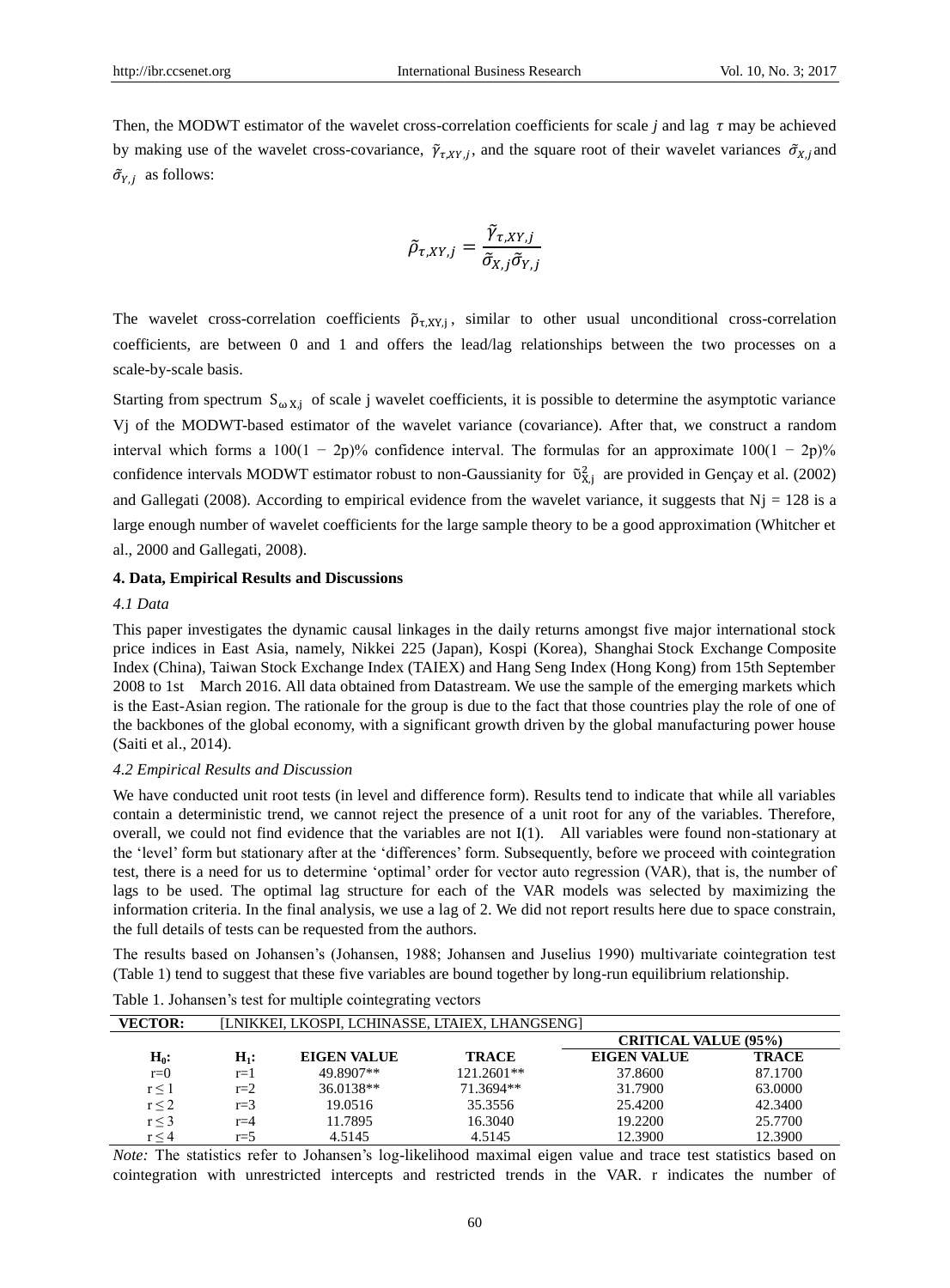cointegrating relationships. \*\*indicates significance at the 5% level.

Based on the Table 1, we applied the standard Johansen cointegration test for the presence of multiple cointegrating vectors. A study by Gonzalo (1994) provides empirical evidence to support the Johansen Procedure's relatively superior performance over other methods for testing the order of cointegration rank. We found them to have two cointegrating vector at 95% significance level on the basis of maximal Eigen value and Trace statistics. An evidence of cointegration implies that the relationship is not spurious. i.e. there is a theoretical relationship among the variables and that they are in equilibrium in the long run.

However, we tend to believe that there is one cointegrating vector based on intuition as well as financial markets continues to become increasingly integrated internationally. Furthermore, we also familiar with contemporary equity markets are typically "connected" or "integrated" in that the performance of one market tends to have an effect on other markets. Based on the above statistical results as well as we cannot forget the purpose of this study, we assume that there is one cointegrating vector, or long-run relationship. So there is one cointegration vector  $(r=1)$  in the consequent analysis.

|                          | <b>LNIKKEI</b>   | <b>LKOSPI</b>   | <b>LCHINASSE</b> | <b>LTAIEX</b>    | <b>LHANGSENG</b> |
|--------------------------|------------------|-----------------|------------------|------------------|------------------|
| DLNIKKEI(1)              | $-0.25454$       | $-0.20998$      | $-0.11189$       | $-0.12402$       | $-0.15297$       |
|                          | (0.036957)       | (0.052069)      | (0.034856)       | (0.033463)       | (0.041055)       |
|                          |                  |                 |                  |                  |                  |
| DLKOSPI(1)               | 0.11797          | 0.055956        | 0.020846         | 0.059987         | 0.17659          |
|                          | (0.033499)       | (0.047197)      | (0.031595)       | (0.030332)       | (0.037214)       |
|                          |                  |                 |                  |                  |                  |
| DLCHINASSE(1)            | $-0.10742$       | $-0.19572$      | 0.0044379        | $-0.10274$       | $-0.13203$       |
|                          | (0.036813)       | (0.051866)      | (0.034720)       | (0.033333)       | (0.040896)       |
|                          |                  |                 |                  |                  |                  |
| DLTAIEX(1)               | $-0.076545$      | 0.0037335       | $-0.032725$      | $-0.030685$      | $-0.087084$      |
|                          | (0.048851)       | (0.068826)      | (0.046074)       | (0.044233)       | (0.054269)       |
|                          |                  |                 |                  |                  |                  |
| DLHANGSENG(1)            | 0.21077          | 0.22115         | 0.039886         | 0.19744          | 0.0040583        |
|                          | (0.040726)       | (0.057379)      | (0.038411)       | (0.036876)       | (0.045243)       |
|                          |                  |                 |                  |                  |                  |
| $ECM1(-1)$               | $-0.0023624$     | $-0.0056098$    | $-0.0006767$     | $-0.0014801$     | $-0.0032525$     |
|                          | (0.0006418)      | (0.0009043)     | (0.06054)        | (0.0005812)      | (0.0007130)      |
|                          |                  |                 |                  |                  |                  |
| CHI-SQ (SC)              | 27.1433 (0.00)   | 0.63920(0.424)  | 2.6245(0.105)    | 4.2573 (0.039)   | 3.2605(0.071)    |
| CHI-SO (FF)              | 0.77152(0.380)   | 5.6729 (0.017)  | 0.23394(0.629)   | 0.38301(0.536)   | 5.4969 (0.019)   |
| $CHI-SO(N)$              | 3234.1 (0.000)   | 12475.3 (0.000) | 628.4527 (0.000) | 410.8076 (0.000) | 3171.7 (0.000)   |
| <b>CHII-SQ (HET)</b>     | 246.5720 (0.000) | 49.9273 (0.000) | 6.4489(0.011)    | 10.9742(0.001)   | 101.0874 (0.000) |
| <b>Number of Days to</b> |                  |                 |                  |                  |                  |
| return to                | 423.3            | 178.26          | 1477.8           | 675.63           | 307.46           |
| equilibrium              |                  |                 |                  |                  |                  |

Table 2. Vector Error Correction Estimates

*Notes:* The above within-sample results tend to indicate that in the long term [Shanghai](https://www.google.com.my/url?sa=t&rct=j&q=&esrc=s&source=web&cd=1&cad=rja&ved=0CC0QFjAA&url=http%3A%2F%2Fwww.bloomberg.com%2Fquote%2FSHCOMP%3AIND&ei=ilrTUqvZBsfGrAeiuIDoBA&usg=AFQjCNFc2pnEnWbZ4CfpAkE676LT4dmZ1g&sig2=YCvJ3_uPkmgjgCMDXIpASw&bvm=bv.59026428,d.bmk) Stock Exchange [Composite Index](https://www.google.com.my/url?sa=t&rct=j&q=&esrc=s&source=web&cd=1&cad=rja&ved=0CC0QFjAA&url=http%3A%2F%2Fwww.bloomberg.com%2Fquote%2FSHCOMP%3AIND&ei=ilrTUqvZBsfGrAeiuIDoBA&usg=AFQjCNFc2pnEnWbZ4CfpAkE676LT4dmZ1g&sig2=YCvJ3_uPkmgjgCMDXIpASw&bvm=bv.59026428,d.bmk) is exogenous, whereas the rest of variables are endogenous. The diagnostics are chi-squared statistics for serial correlation (SC), functional form (FF), normality (N) and heteroskedasticity (HET). The equations are not well specified because majority of them are below than 0.05.

This finding is consistent with studies by Masih and Masih (2001), among others, who find that nine major international equity markets possess at least one cointegrating vector. Furthermore, based on evidence using similar techniques on a system of five OECD equity markets, Masih and Masih (1997) find evidence that the crash did not affect the number of common stochastic trends within this particular system. More recently, Saiti and Masih (2016) found that the *Shariah* China Index appears to have a theoretical and long-run comovement with all the select conventional and *Shariah*-compliant stock indices as evidenced in the Cointegration and LRSM tests.

Cointegration test, however, cannot tell us the direction of Granger-causality among the variables as to which variable is leading and which variable is following (i.e. which variable is exogenous and which variable is endogeneous). For discerning the endogeneity and exogeneity of the variables, we applied the vector error-correction modeling technique. Information on direction of Granger-causation can be particularly useful for investors. Investors can better forecast or predict expected results of their investments by identifying which variable is exogenous and endogenous. Typically, an investor interested to know which index is the exogenous, then the investor is able to monitor the performance of that index closely as it would have significant bearing on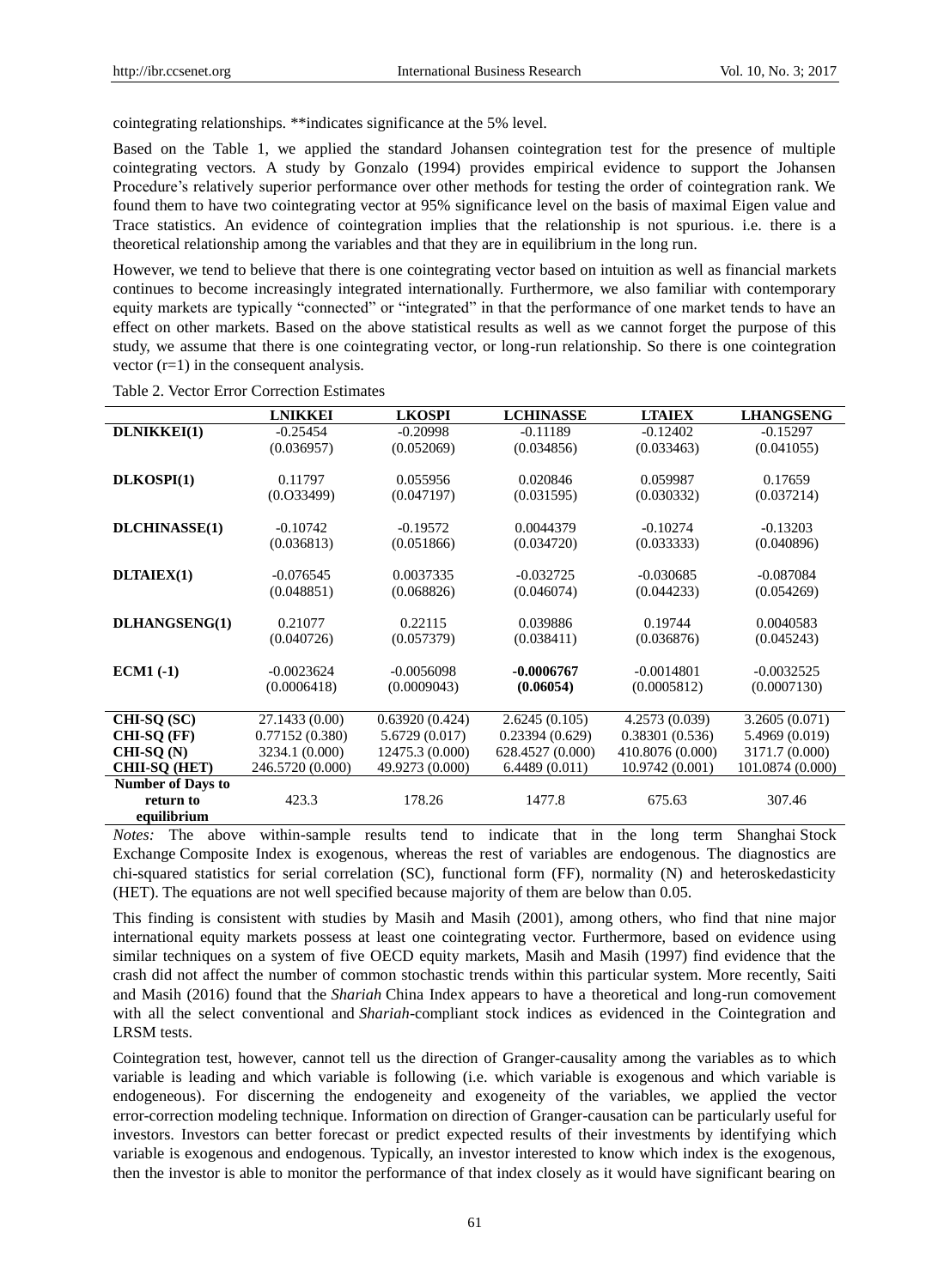the expected movement of other indices which the investor has invested. This exogenous index would be the index of interest to the investor.

Summary results, based on the VECM formulation, are presented in Table 2. By looking at the significance or otherwise of the coefficient of the error-correction term we find that the Shanghai [Stock Exchange](https://www.google.com.my/url?sa=t&rct=j&q=&esrc=s&source=web&cd=1&cad=rja&ved=0CC0QFjAA&url=http%3A%2F%2Fwww.bloomberg.com%2Fquote%2FSHCOMP%3AIND&ei=ilrTUqvZBsfGrAeiuIDoBA&usg=AFQjCNFc2pnEnWbZ4CfpAkE676LT4dmZ1g&sig2=YCvJ3_uPkmgjgCMDXIpASw&bvm=bv.59026428,d.bmk) Composite [Index](https://www.google.com.my/url?sa=t&rct=j&q=&esrc=s&source=web&cd=1&cad=rja&ved=0CC0QFjAA&url=http%3A%2F%2Fwww.bloomberg.com%2Fquote%2FSHCOMP%3AIND&ei=ilrTUqvZBsfGrAeiuIDoBA&usg=AFQjCNFc2pnEnWbZ4CfpAkE676LT4dmZ1g&sig2=YCvJ3_uPkmgjgCMDXIpASw&bvm=bv.59026428,d.bmk) is the only exogenous variable, whereas the rest of variable are endogenous. That tends to indicate that the Shanghai Stock Exchange [Composite Index](https://www.google.com.my/url?sa=t&rct=j&q=&esrc=s&source=web&cd=1&cad=rja&ved=0CC0QFjAA&url=http%3A%2F%2Fwww.bloomberg.com%2Fquote%2FSHCOMP%3AIND&ei=ilrTUqvZBsfGrAeiuIDoBA&usg=AFQjCNFc2pnEnWbZ4CfpAkE676LT4dmZ1g&sig2=YCvJ3_uPkmgjgCMDXIpASw&bvm=bv.59026428,d.bmk) is the driver whereas the rest of indices are follower. This finding is inconsistent with studies by Masih and Masih (1997), among others, which concluded that Japan is a market leader.

The error-correction model also helps us distinguish between the short term and long term Granger-causality. The error-correction term stands for the long-term relations among the variables. The speed of short-run adjustment to bring about the long term equilibrium is given by the coefficient of the error-correction term. The results tend to indicate that if the long term equilibrium between the variables is disturbed by any shocks, they will take about between 178.26 and 1477.8 days to restore the equilibrium. The [Shanghai](https://www.google.com.my/url?sa=t&rct=j&q=&esrc=s&source=web&cd=1&cad=rja&ved=0CC0QFjAA&url=http%3A%2F%2Fwww.bloomberg.com%2Fquote%2FSHCOMP%3AIND&ei=ilrTUqvZBsfGrAeiuIDoBA&usg=AFQjCNFc2pnEnWbZ4CfpAkE676LT4dmZ1g&sig2=YCvJ3_uPkmgjgCMDXIpASw&bvm=bv.59026428,d.bmk) Stock Exchange [Composite Index](https://www.google.com.my/url?sa=t&rct=j&q=&esrc=s&source=web&cd=1&cad=rja&ved=0CC0QFjAA&url=http%3A%2F%2Fwww.bloomberg.com%2Fquote%2FSHCOMP%3AIND&ei=ilrTUqvZBsfGrAeiuIDoBA&usg=AFQjCNFc2pnEnWbZ4CfpAkE676LT4dmZ1g&sig2=YCvJ3_uPkmgjgCMDXIpASw&bvm=bv.59026428,d.bmk) is within the longest period while the KOSPI is within the shortest period to get back long-run equations. The diagnostics of all the equations of the error-correction model (testing for the presence of autocorrelation, functional form, normality and heteroskedasticity) tend to indicate that the equations are not well-specified.

|             |                  | <b>JAPAN</b> | <b>KOREA</b> | <b>CHINA</b> | <b>TAIWAN</b> | <b>HONGKONG</b> |
|-------------|------------------|--------------|--------------|--------------|---------------|-----------------|
| <b>DAYS</b> | <b>ANIKKEI</b>   |              |              |              |               |                 |
| 30          |                  | 0.4857       | 0.1157       | 0.0329       | 0.1869        | 0.1788          |
| 60          |                  | 0.5099       | 0.0812       | 0.0324       | 0.2041        | 0.1724          |
|             | <b>AKOSPI</b>    |              |              |              |               |                 |
| 30          |                  | 0.0935       | 0.3049       | 0.0441       | 0.3468        | 0.2107          |
| 60          |                  | 0.0810       | 0.2465       | 0.0457       | 0.4185        | 0.2082          |
|             | <b>ACHINASSE</b> |              |              |              |               |                 |
| 30          |                  | 0.0229       | 0.0568       | 0.6788       | 0.0782        | 0.1633          |
| 60          |                  | 0.0208       | 0.0501       | 0.6910       | 0.0778        | 0.1603          |
|             | <b>ATAIEX</b>    |              |              |              |               |                 |
| 30          |                  | 0.0790       | 0.1653       | 0.0508       | 0.4956        | 0.2093          |
| 60          |                  | 0.0725       | 0.1389       | 0.0512       | 0.5311        | 0.2062          |
|             | <b>AHANGSENG</b> |              |              |              |               |                 |
| 30          |                  | 0.0749       | 0.1155       | 0.1062       | 0.2310        | 0.4724          |
| 60          |                  | 0.0633       | 0.0786       | 0.1133       | 0.2541        | 0.4907          |

Table 3. Percentage of forecast variance explained by innovations in: Generalized variance decompositions.

Although the error correction model tends to indicate the endogeneity and exogeneity of a variable, we had to apply the generalized variance decomposition technique (Table 3) to discern the relative degree of endogenity or exogeneity of the variables. The relative exogeneity or endogeneity of a variable can be determined by the proportion of the variance explained by its own past. The variable that is explained mostly by its own shocks (and not by others) is deemed to be the most exogenous of all.

From the above table, rows read as the percentage of the variance of forecast error of each variable into proportions attributable to shocks from other variables (in column), including its own. The diagonal line of the matrix (highlighted) represents the relative exogeneity. According to Generalized Variance Decomposition Analysis, the ranking of indices by degree of exogeneity is as per Table 3 (respectively 30 and 60 days' time horizon).

In Table 3, at the end of the forecast horizon number 60, the contribution of own shocks towards explaining the forecast error variance of each variable are as follows: Nikkei225 (51%), KOSPI (25%), China SSE (69%), TAIEX (53%) and Hang Seng (49%). The variable that is mostly affected by its own shocks and depends relatively less on other variables is the leading variable. These results tend to indicate that the China SSE variable is the most exogenous. These out-of-sample variance forecast results given by the generalized variance decompositions are consistent with our earlier within-sample results given by the error-correction model that China SSE is only the exogenous variable. The relative rank in exogeneity is exactly same as in 30 days and 60 days' time horizon.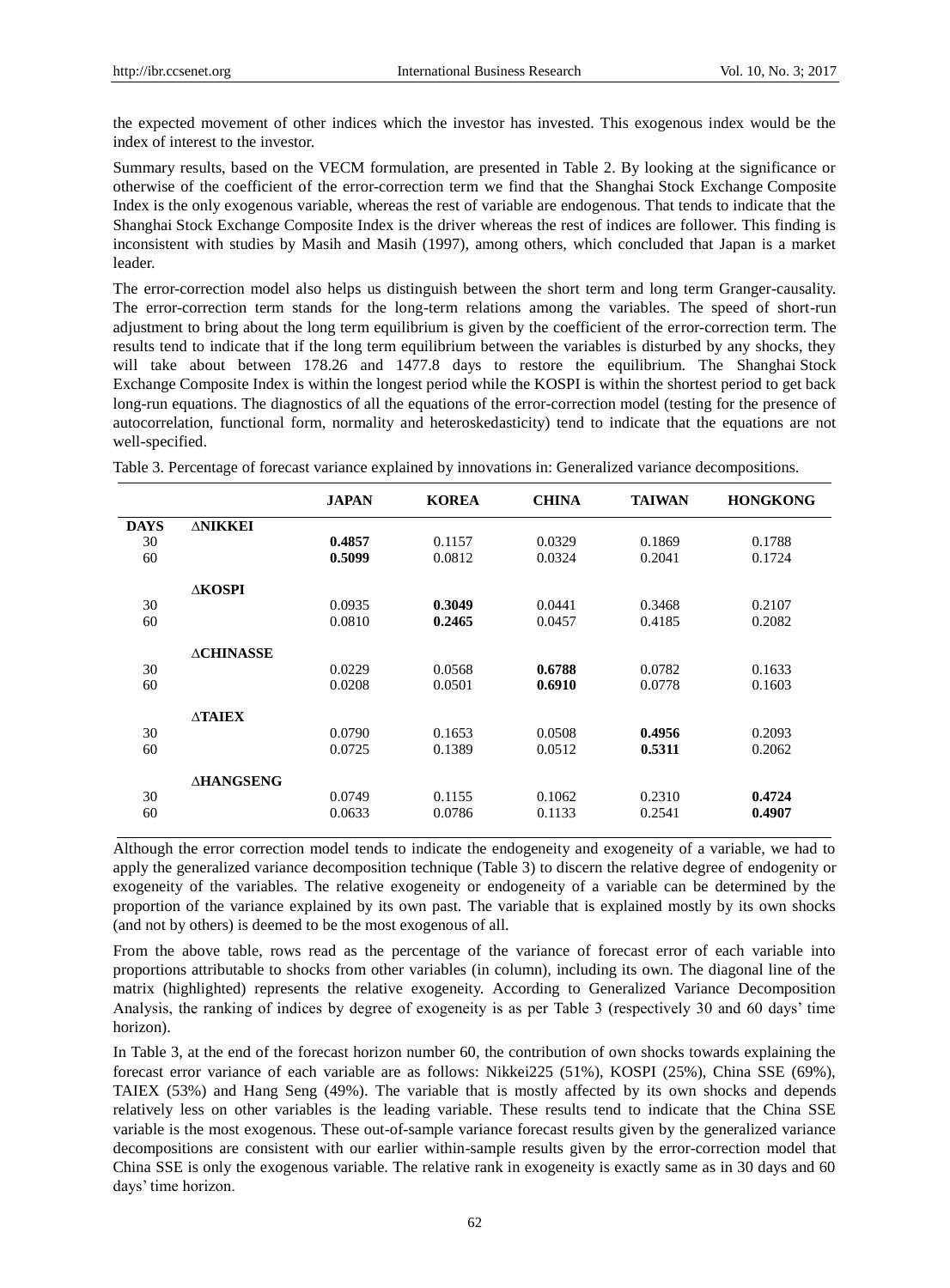Now we obtained more intuitively sensible rank the indices by relative exogeneity, as shown in the Table 4. This method gives us same order of relative exogeneity regardless of the time horizon.

| No. | <b>Variable Relative Exogeneity</b><br>At Horizon = $30 \& 60$ |  |  |
|-----|----------------------------------------------------------------|--|--|
|     | <b>LCHINASSE</b>                                               |  |  |
|     | <b>LTAIEX</b>                                                  |  |  |
|     | LNIKKEI                                                        |  |  |
|     | LHANGSENG                                                      |  |  |
|     | <b>LKOSPI</b>                                                  |  |  |

Table 4. Relative exogeneity based on Generalized Variance Decomposition Analysis

We have already identified that generalized VDCs gives us more reliable information. So we just conducted generalized impulse response functions analysis in favour of its reliability. The generalized impulse response functions (IRFs) essentially produce the same information as the generalized VDCs, except that they can be presented in graphical form. We then applied the generalized impulse response functions (available upon request) and found that, consistent with the earlier results, the China SSE is the least sensitive to a one standard deviation shock to other variable while KOSPI is the most sensitive.

Finally, an application of the persistence profile analysis (Figure 1) indicates that if the whole cointegrating relationship is shocked, it will take about 30 periods/days for the equilibrium to be restored. The figure shows that the persistence profile for the cointegrating equation of this study.



Figure 1. Persistence Profile Analysis

#### *4.3 Wavelet Cross-correlation*

We have arrived the point where Shanghai Stock Exchange [Composite Index](https://www.google.com.my/url?sa=t&rct=j&q=&esrc=s&source=web&cd=1&cad=rja&ved=0CC0QFjAA&url=http%3A%2F%2Fwww.bloomberg.com%2Fquote%2FSHCOMP%3AIND&ei=ilrTUqvZBsfGrAeiuIDoBA&usg=AFQjCNFc2pnEnWbZ4CfpAkE676LT4dmZ1g&sig2=YCvJ3_uPkmgjgCMDXIpASw&bvm=bv.59026428,d.bmk) is found to be leading index while other stock indices of East Asian countries are followers. These results are inconsistent with findings of other researches such as Masih and Masih (2001) and Ghosh et al. (1999); they concluded that Japan is a market leader. It is for this reason, we wanted to employ wavelet analysis to check the robustness of the results.

#### 4.3.1 Wavelet Correlation

When analyzing the relationship between Shanghai Stock Exchange [Composite Index](https://www.google.com.my/url?sa=t&rct=j&q=&esrc=s&source=web&cd=1&cad=rja&ved=0CC0QFjAA&url=http%3A%2F%2Fwww.bloomberg.com%2Fquote%2FSHCOMP%3AIND&ei=ilrTUqvZBsfGrAeiuIDoBA&usg=AFQjCNFc2pnEnWbZ4CfpAkE676LT4dmZ1g&sig2=YCvJ3_uPkmgjgCMDXIpASw&bvm=bv.59026428,d.bmk) and Nikkei 225, our major concern is whether one is leading the other one or not. To investigate this issue, Figure 2 shows the wavelet correlation between these two variables at all five levels. From the Figure, we could see that, the correlations between the two variables - Shanghai Stock Exchange [Composite Index](https://www.google.com.my/url?sa=t&rct=j&q=&esrc=s&source=web&cd=1&cad=rja&ved=0CC0QFjAA&url=http%3A%2F%2Fwww.bloomberg.com%2Fquote%2FSHCOMP%3AIND&ei=ilrTUqvZBsfGrAeiuIDoBA&usg=AFQjCNFc2pnEnWbZ4CfpAkE676LT4dmZ1g&sig2=YCvJ3_uPkmgjgCMDXIpASw&bvm=bv.59026428,d.bmk) and Nikkei 225, appear to be significant at all levels except level 5, with positive values. What we found is that the relevant time scales are levels 1, 2, 3, and 4, which associated with 2-4, 4-8, 8-16, 16-32 days cycles, which is of the same order of magnitude as the speed of reaction of stock price to exchange rate. At level 5, the correlation between the two indices is not significantly different from zero.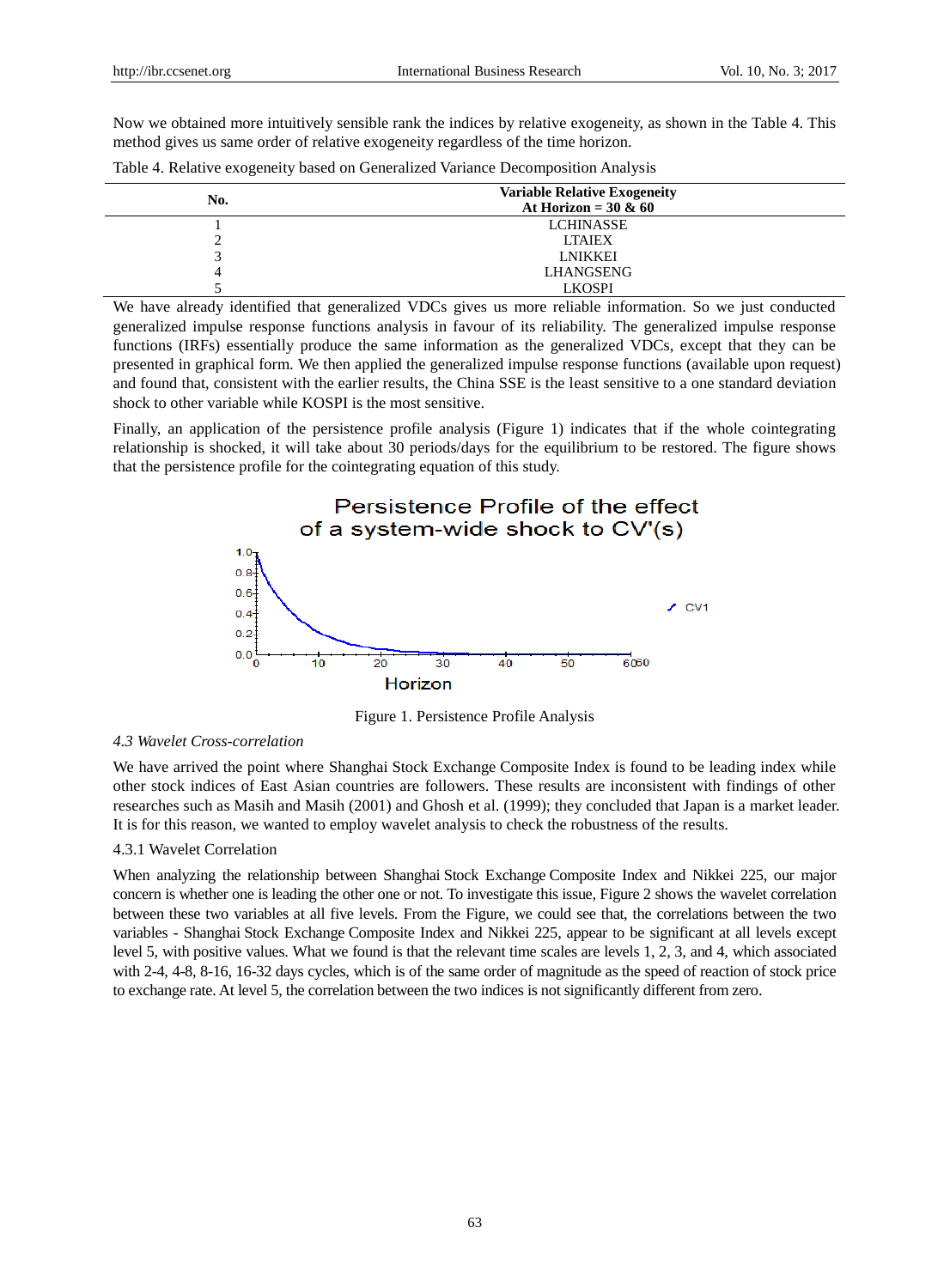

Figure 2. Wavelet correlation between Shanghai Stock Exchange [Composite Index](https://www.google.com.my/url?sa=t&rct=j&q=&esrc=s&source=web&cd=1&cad=rja&ved=0CC0QFjAA&url=http%3A%2F%2Fwww.bloomberg.com%2Fquote%2FSHCOMP%3AIND&ei=ilrTUqvZBsfGrAeiuIDoBA&usg=AFQjCNFc2pnEnWbZ4CfpAkE676LT4dmZ1g&sig2=YCvJ3_uPkmgjgCMDXIpASw&bvm=bv.59026428,d.bmk) and Nikkei 225, at all 5 levels, with a 95% confidence level

#### 4.3.2 Wavelet Cross-correlation

Simple correlations cannot capture the basic fact that lags often exist between variables, whatever their timescales are. In order to grasp the lead-lag relationship between two variables, we have applied wavelet-cross-correlation. In Figure 3, we report the MODWT-based wavelet cross-correlation between the Nikkei 225 (Japan) and Shanghai Stock Exchange [Composite Index](https://www.google.com.my/url?sa=t&rct=j&q=&esrc=s&source=web&cd=1&cad=rja&ved=0CC0QFjAA&url=http%3A%2F%2Fwww.bloomberg.com%2Fquote%2FSHCOMP%3AIND&ei=ilrTUqvZBsfGrAeiuIDoBA&usg=AFQjCNFc2pnEnWbZ4CfpAkE676LT4dmZ1g&sig2=YCvJ3_uPkmgjgCMDXIpASw&bvm=bv.59026428,d.bmk) (China), with the corresponding approximate confidence intervals, against time leads and lags for all scales, where each scale is associated with a particular time period. The individual cross-correlation functions correspond to – from bottom to top - wavelet scales  $\lambda_1, \dots, \lambda_6$  which are associated with changes of 1-2, 2-4, 4-8, 8-16, 16-32, 32-64 days, respectively. The red lines bound approximately 95% confidence interval for the wavelet cross-correlation. If the curve is significant on the right side of the graph, it means that the Shanghai Stock Exchange [Composite Index](https://www.google.com.my/url?sa=t&rct=j&q=&esrc=s&source=web&cd=1&cad=rja&ved=0CC0QFjAA&url=http%3A%2F%2Fwww.bloomberg.com%2Fquote%2FSHCOMP%3AIND&ei=ilrTUqvZBsfGrAeiuIDoBA&usg=AFQjCNFc2pnEnWbZ4CfpAkE676LT4dmZ1g&sig2=YCvJ3_uPkmgjgCMDXIpASw&bvm=bv.59026428,d.bmk) is leading Nikkei 225. If the curve is significant on the left side of the graph, it is the opposite. In other words, the wavelet cross-correlation skewed to the right means Shanghai Stock Exchange [Composite Index](https://www.google.com.my/url?sa=t&rct=j&q=&esrc=s&source=web&cd=1&cad=rja&ved=0CC0QFjAA&url=http%3A%2F%2Fwww.bloomberg.com%2Fquote%2FSHCOMP%3AIND&ei=ilrTUqvZBsfGrAeiuIDoBA&usg=AFQjCNFc2pnEnWbZ4CfpAkE676LT4dmZ1g&sig2=YCvJ3_uPkmgjgCMDXIpASw&bvm=bv.59026428,d.bmk) is leading Nikkei 225; skewed to the left, it is the opposite. If both the 95% confidence levels are above the horizontal axes, it is considered as significant positive wavelet cross-correlation; if the both 95% confidence levels are below the horizontal axes, it is considered as significant negative wavelet cross-correlation.



Figure 3. Wavelet cross-correlation between Shanghai Stock Exchange [Composite Index](https://www.google.com.my/url?sa=t&rct=j&q=&esrc=s&source=web&cd=1&cad=rja&ved=0CC0QFjAA&url=http%3A%2F%2Fwww.bloomberg.com%2Fquote%2FSHCOMP%3AIND&ei=ilrTUqvZBsfGrAeiuIDoBA&usg=AFQjCNFc2pnEnWbZ4CfpAkE676LT4dmZ1g&sig2=YCvJ3_uPkmgjgCMDXIpASw&bvm=bv.59026428,d.bmk) and Nikkei 225 at first 6 levels, with 95% confidence interval

Figure 3 presents the wavelet cross-correlations of the Shanghai Stock Exchange [Composite Index](https://www.google.com.my/url?sa=t&rct=j&q=&esrc=s&source=web&cd=1&cad=rja&ved=0CC0QFjAA&url=http%3A%2F%2Fwww.bloomberg.com%2Fquote%2FSHCOMP%3AIND&ei=ilrTUqvZBsfGrAeiuIDoBA&usg=AFQjCNFc2pnEnWbZ4CfpAkE676LT4dmZ1g&sig2=YCvJ3_uPkmgjgCMDXIpASw&bvm=bv.59026428,d.bmk) and Nikkei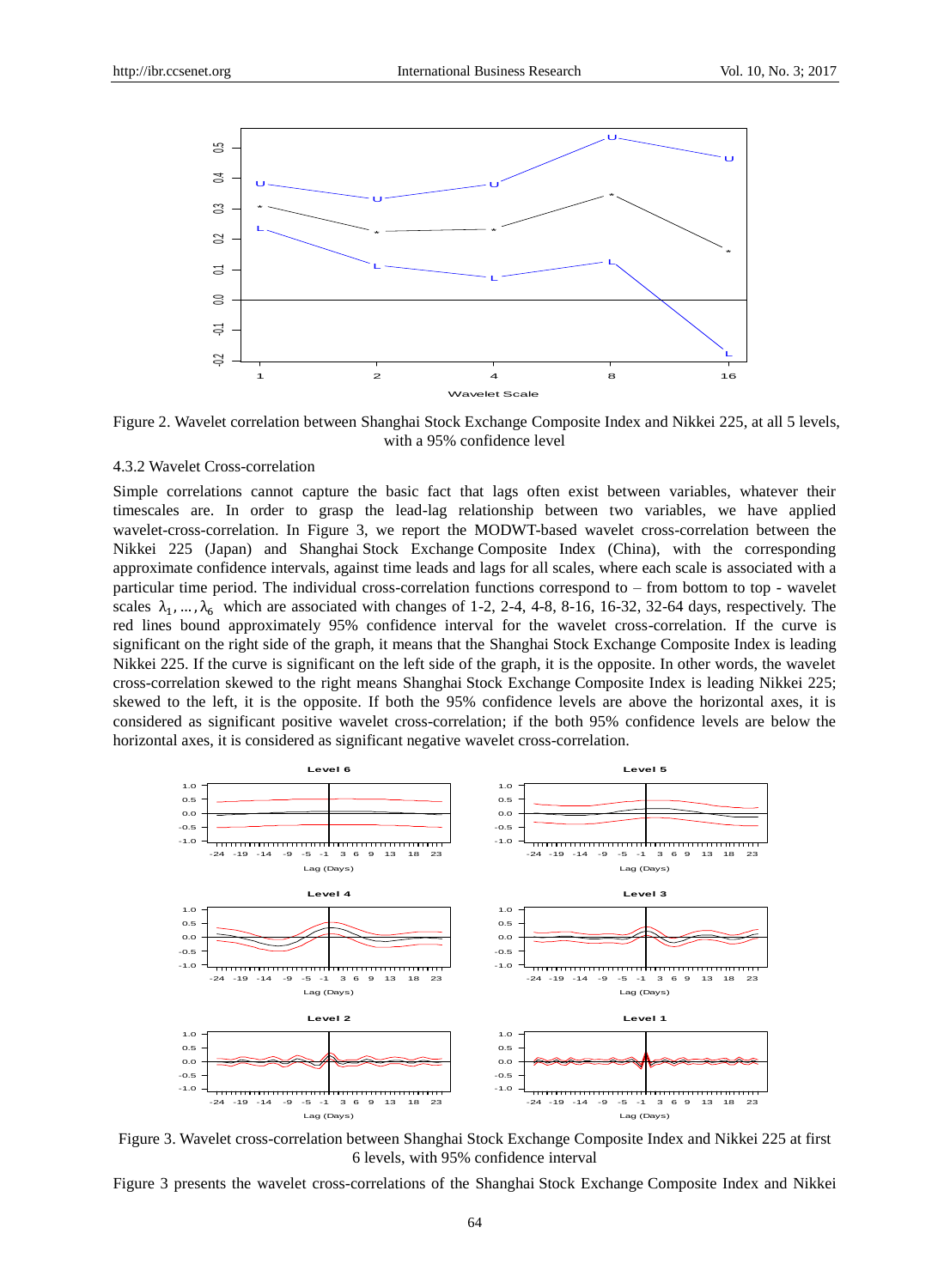225 at first six levels. From this figure, we can observe the following:

At the 2, 3 and 4 wavelet levels, we can observe some significant correlations on the right side of the graph and the curve is significant. It implies that the Shanghai Stock Exchange [Composite Index](https://www.google.com.my/url?sa=t&rct=j&q=&esrc=s&source=web&cd=1&cad=rja&ved=0CC0QFjAA&url=http%3A%2F%2Fwww.bloomberg.com%2Fquote%2FSHCOMP%3AIND&ei=ilrTUqvZBsfGrAeiuIDoBA&usg=AFQjCNFc2pnEnWbZ4CfpAkE676LT4dmZ1g&sig2=YCvJ3_uPkmgjgCMDXIpASw&bvm=bv.59026428,d.bmk) is leading Nikkei 225. At the wavelet levels of 5 and 6, there are no any significant wavelet cross-correlations between these two indices which imply that there is no lead-lag relationship between them in the long run (longer than 32 days).

In conclusion, there is significant positive correlation between Shanghai Stock Exchange [Composite Index](https://www.google.com.my/url?sa=t&rct=j&q=&esrc=s&source=web&cd=1&cad=rja&ved=0CC0QFjAA&url=http%3A%2F%2Fwww.bloomberg.com%2Fquote%2FSHCOMP%3AIND&ei=ilrTUqvZBsfGrAeiuIDoBA&usg=AFQjCNFc2pnEnWbZ4CfpAkE676LT4dmZ1g&sig2=YCvJ3_uPkmgjgCMDXIpASw&bvm=bv.59026428,d.bmk) and Nikkei 225. In the short-run (less than 32 days), the Shanghai Stock Exchange [Composite Index](https://www.google.com.my/url?sa=t&rct=j&q=&esrc=s&source=web&cd=1&cad=rja&ved=0CC0QFjAA&url=http%3A%2F%2Fwww.bloomberg.com%2Fquote%2FSHCOMP%3AIND&ei=ilrTUqvZBsfGrAeiuIDoBA&usg=AFQjCNFc2pnEnWbZ4CfpAkE676LT4dmZ1g&sig2=YCvJ3_uPkmgjgCMDXIpASw&bvm=bv.59026428,d.bmk) (China) is leading the Nikkei 225 (Japan). In the long-run (longer than 32 days), there is no lead-lag relationship between these two stock indices. The leading role of Shanghai Stock Exchange [Composite Index](https://www.google.com.my/url?sa=t&rct=j&q=&esrc=s&source=web&cd=1&cad=rja&ved=0CC0QFjAA&url=http%3A%2F%2Fwww.bloomberg.com%2Fquote%2FSHCOMP%3AIND&ei=ilrTUqvZBsfGrAeiuIDoBA&usg=AFQjCNFc2pnEnWbZ4CfpAkE676LT4dmZ1g&sig2=YCvJ3_uPkmgjgCMDXIpASw&bvm=bv.59026428,d.bmk) (China) is consistent with our previous findings which based on conventional time-series techniques.

The role of China as the leader in the region has been somewhat controversial. As Masih and Masih (2001) investigated as well as Ghosh et al. (1999) concluded that Japan is the market leader. These findings require some intuitive explanations. That is to say, is it logical that Chinese stock market leads Japanese stock market? We argue that the following factors may explain the leading role of Chinese stock market:

Starting from 1992, the Chinese stock market has boomed and become one of the worldwide largest stock markets in a relatively short period of time. This volume exceeded not only China's nominal GDP for the first time, but, as exhibited in most of the developed stock markets and ranked behind the New York Stock Exchange (NYSE) (Tang and Linowski, 2011).

The Chinese stock market, as often measured by Shanghai stock exchange composite index, has been the best stock index within the world2. Girardin and Liu (2007) explored the potential time-varying co-integration among the stock exchanges of Shanghai, Hong Kong, and New York during 1992–2005. They found that China's stock market integration within Asia and even the world may have been affected, given its huge economic growth, its enhanced economic interactions with the world through foreign direct investment (FDI) and imports/exports, and the fast development of its stock markets since the beginning of the 1990s. According to Huyghebaert and Wang (2010), China, longing for a greater role in the region and in the world, has played a crucial role in curbing this crisis. Firstly, China did not devalue its currency, which alleviated the burden for its Asian neighbors that were devaluing theirs, by allowing these countries to increase their competitive position in terms of FDI inflows and exports. Second, China strongly advocated substantial funding packages at low conditions for the afflicted Asian economies. China's sense of unity with its neighbours was further demonstrated by its willingness to contribute to these support packages.

Furthermore, the new Government in Taiwan also started to ease their past restrictions on Taiwanese investment in mainland China and vice versa China investment in Taiwan. These new policies will help boost both Taiwan and China Stock Markets. Last but not the least, [China](http://www.guardian.co.uk/world/china) has leapfrogged [Japan](http://www.guardian.co.uk/world/japan) to become the world's second-largest economy, a title Japan has held for more than 40 years.

# **5. Conclusions**

In this paper, we tried to investigate the economic leader in East Asian countries after the collapse of Lehman Brothers based on several conventional time-series techniques and a newly introduced method – wavelet analysis - to economics and finance.

The implication of VECM is that, as far as the selected markets are concerned, by looking at the significance or otherwise of the coefficient of the error-correction term, we find that the Shanghai stock exchange composite index is the only exogenous variable, whereas the rest of variables are endogenous. That tends to indicate that the Shanghai stock exchange composite index is the leader whereas the rest of variables are follower which includes Nikkei 225 (Japan). In order to check the robustness of our results, we have employed wavelet correlation and cross-correlation techniques. Similarly, based on the results, the leading role of [Shanghai](https://www.google.com.my/url?sa=t&rct=j&q=&esrc=s&source=web&cd=1&cad=rja&ved=0CC0QFjAA&url=http%3A%2F%2Fwww.bloomberg.com%2Fquote%2FSHCOMP%3AIND&ei=ilrTUqvZBsfGrAeiuIDoBA&usg=AFQjCNFc2pnEnWbZ4CfpAkE676LT4dmZ1g&sig2=YCvJ3_uPkmgjgCMDXIpASw&bvm=bv.59026428,d.bmk) Stock Exchange [Composite Index](https://www.google.com.my/url?sa=t&rct=j&q=&esrc=s&source=web&cd=1&cad=rja&ved=0CC0QFjAA&url=http%3A%2F%2Fwww.bloomberg.com%2Fquote%2FSHCOMP%3AIND&ei=ilrTUqvZBsfGrAeiuIDoBA&usg=AFQjCNFc2pnEnWbZ4CfpAkE676LT4dmZ1g&sig2=YCvJ3_uPkmgjgCMDXIpASw&bvm=bv.59026428,d.bmk) is very clear at short scales; whereas, the leading role disappears at the long scales.

In conclusion, this study shows that wavelet analysis can provide a valuable alternative to the existing conventional methodologies in identifying lead-lag (causality) relationship between financial/economic variables, since wavelets considered heterogeneous agents who making decisions over different time horizons.

l

<sup>2</sup>www.stock-market-today.org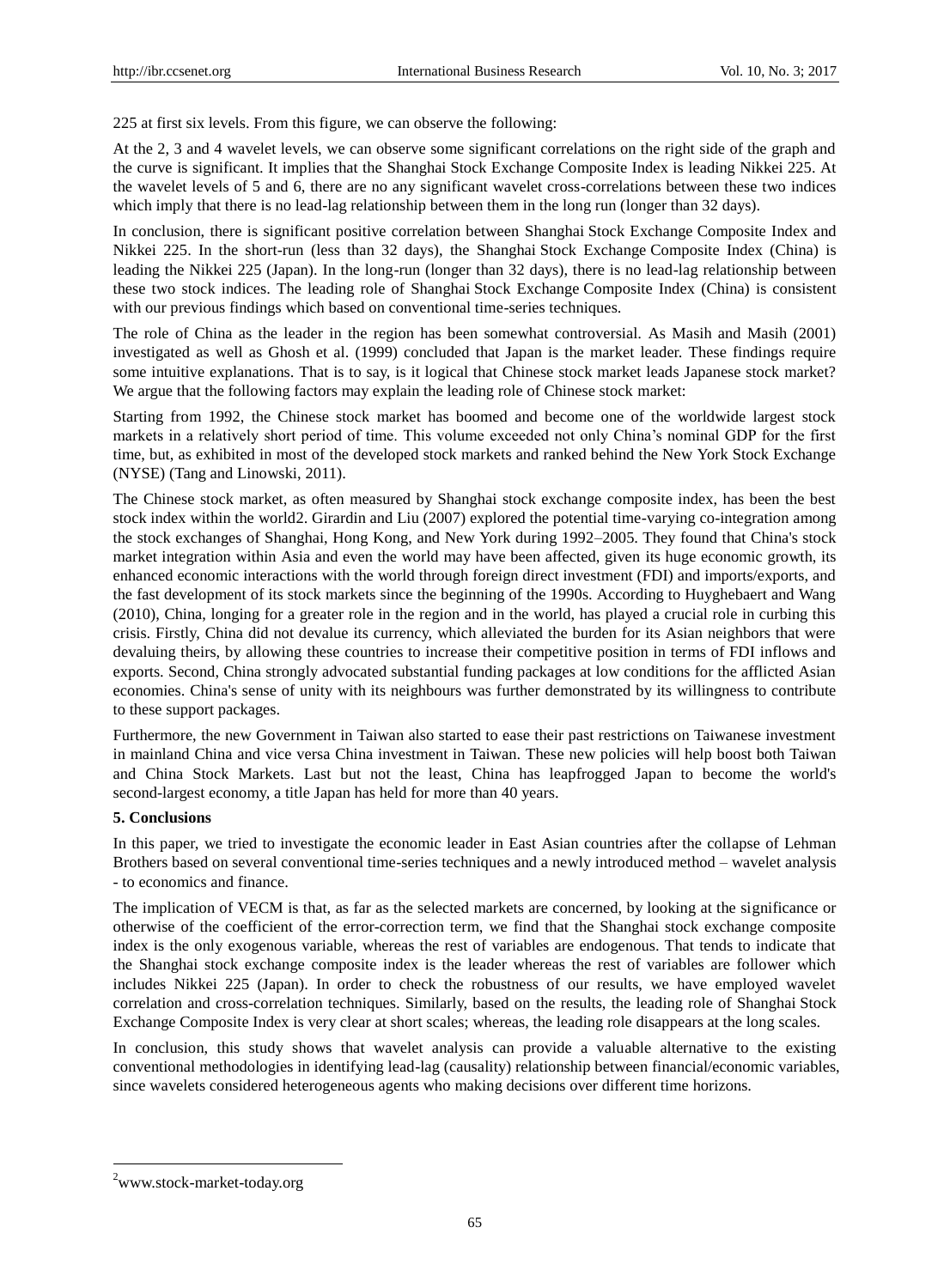## **Acknowledgement**

The Author acknowledge that this study was funded by the Ministry of Higher Education of Malaysia through Research Initiative Grant Scheme (RIGS), Research Project ID: RIGS15-008-0008

## **References**

- Abdullah, A. M., Saiti, B., & Masih, M. (2016). The impact of crude oil price on Islamic stock indices of South East Asian countries: Evidence from MGARCH-DCC and wavelet approaches. *Borsa Istanbul Review, 16*(4), 219-232. https://doi.org/10.1016/j.bir.2015.12.002
- Altarturi, B. H., Alshammri, A. A., Hussin, T. M. T. T., & Saiti, B. (2016). Oil Price and Exchange Rates: A Wavelet Analysis for OPEC Members. *International Journal of Energy Economics and Policy, 6*(3), 421-430.
- Berument, H., & Ince, O. (2005). Effect of S&P 500's return on emerging markets: Turkish experience. *Applied Financial Economics Letters, 1,* 59-64. https://doi.org/10.1080/1744654052000314662
- Berument, H., Ceylan, N. B., & Gozpinar, E. (2006). Performance of soccer on the stock market: Evidence from Turkey. *The Social Science Journal, 43,* 695-699. https://doi.org/10.1016/j.soscij.2006.08.021
- Byers, J. D., & Peel, D. A. (1993). Some evidence on the interdependence of national stock markets and the gains from international portfolio diversification. *Applied Financial Economics*, *3*(3), 239-242. https://doi.org/10.1080/758535729
- Candelon, B., Piplack, J., & Straetmans, S. (2008). On measuring synchronization of bulls and bears: the case of East Asia. *Journal of Banking and Finance, 32,* 1022-1035. https://doi.org/10.1016/j.jbankfin.2007.08.003
- Cha, B., & Oh, S. (2000). The relationship between developed equity markets and the Pacific Basin's emerging equity markets. *International Review of Economics and Finance, 9,* 299-322. https://doi.org/10.1016/S1059-0560(00)00057-5
- Chen, G. M., Firth, M., & Meng Rui, O. (2002). Stock market linkages: evidence from Latin America. *Journal of Banking & Finance*, *26*(6), 1113-1141. https://doi.org/10.1016/S0378-4266(01)00160-1
- Cheung, Y.W., & Ng, L.K. (1998). International evidence on the stock market and aggregate economic activity. *Journal of Empirical Finance, 5,* 281-296. https://doi.org/10.1016/S0927-5398(97)00025-X
- Chiao, C., Hung, K., & Lee, C. F. (2004). The price adjustment and lead-lag relations between stock returns: microstructure evidence from the Taiwan stock market. *Journal of Empirical Finance, 11*(5), 709-731. https://doi.org/10.1016/j.jempfin.2003.09.002
- De Jong, F., & Nijman, T. (1997). High frequency analysis of lead-lag relationships between financial markets. *Journal of Empirical Finance, 4*(2), 259-277. https://doi.org/10.1016/S0927-5398(97)00009-1
- Dekker, A., Sen, K., & Young, M. (2001). Equity market in the Asia Pacific region: a comparison of the orthogonalized and generalized VAR approaches. *Global Finance Journal, 12,* 1-33. https://doi.org/10.1016/S1044-0283(01)00025-4
- Felix, A. O., Dufresne, U. B., & Chatterjee, A. (1998). Investment implications of the Korean financial market reform, *International Review of Financial Analysis, 7,* 83-95. https://doi.org/10.1016/S1057-5219(99)80040-4
- Floros, C., & Vougas, D. V. (2007). Lead-lag relationship between futures and spot markets in Greece: 1999-2001. *International Research Journal of Finance and Economics, 7,* 168-174.
- Gallegati, M. (2008). Wavelet analysis of stock returns and aggregate economic activity. *Computational Statistics & Data Analysis, 52,* 3061-3074. https://doi.org/10.1016/j.csda.2007.07.019
- Gallegati, M. (2010). A wavelet-based approach to test for financial market contagion. *Computational Statistics and Data Analysis*.
- Gençay, R., Selçuk, F., & Whitcher, B. (2001). Scaling properties of exchange rate volatilities. *Physica A*, 289, 89-106. https://doi.org/10.1016/S0378-4371(00)00456-8
- Gençay, R., Selçuk, F., & Whitcher, B. (2002). *An Introduction to Wavelets and Other Filtering Methods in Finance and Economics*. San Diego Academic Press, San Diego.
- Ghosh, A., Saidi, R., & Johnson, K. (1999). Who moves the Asia-Pacific stock markets US or Japan? Empirical evidence based on the theory of co-integration. *Financial Review, 34,* 159-170.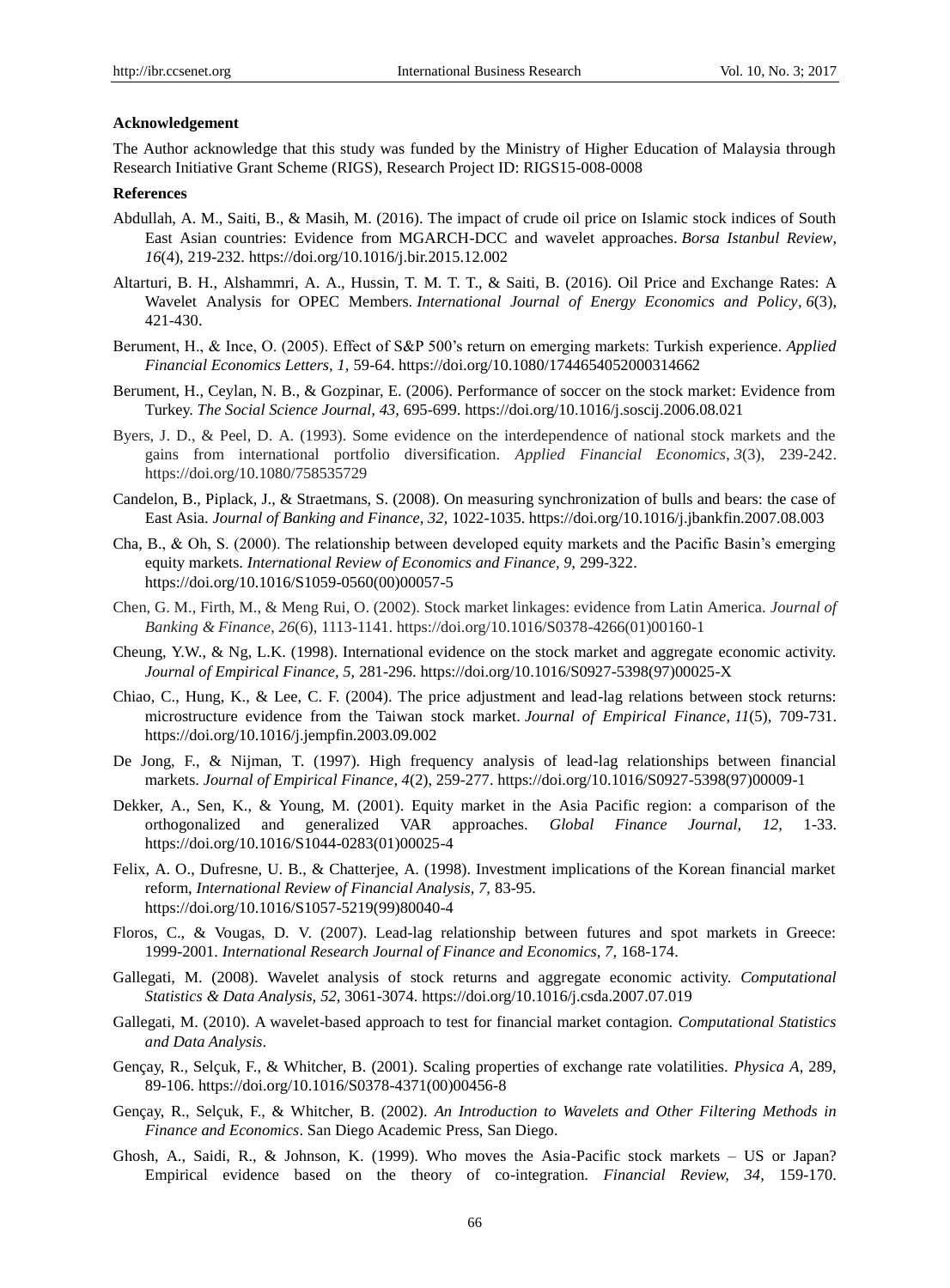https://doi.org/10.1111/j.1540-6288.1999.tb00450.x

- Girardin, E., & Liu, Z. (2007). The financial integration of China: New evidence on temporally aggregated data for the A-share market. *China Economic Review, 18*(3), 354-371. https://doi.org/10.1016/j.chieco.2007.02.009
- Gong, C. C., Ji, S. D., Su, L. L., Li, S. P., & Ren, F. (2016). The lead–lag relationship between stock index and stock index futures: A thermal optimal path method. *Physica A: Statistical Mechanics and its Applications, 444,* 63-72. https://doi.org/10.1016/j.physa.2015.10.028
- Gonzalo, J. (1994). Five alternative methods of estimating long run equilibrium relationships. *Journal of Econometrics, 60,* 203-233. https://doi.org/10.1016/0304-4076(94)90044-2
- Guo, F., Carl, R. Chen, Y., & Sophie, H. (2011). Markets contagion during financial crisis: A regime-switching approach. *International Review of Economics and Finance, 20,* 95-109. https://doi.org/10.1016/j.iref.2010.07.009
- Huth, N., & Abergel, F. (2014). High frequency lead/lag relationships—Empirical facts. *Journal of Empirical Finance, 26,* 41-58. https://doi.org/10.1016/j.jempfin.2014.01.003
- Huyghebaert, N., & Wang, L. (2010). The co-movement of stock markets in East Asia Did the 1997–1998 Asian financial crisis really strengthen stock market integration? *China Economic Review, 21,* 98-112. https://doi.org/10.1016/j.chieco.2009.11.001
- Johansen, S. (1988). Statistical analysis of cointegration vectors. *Journal of Economic Dynamics and Control, 12,*  231-254. https://doi.org/10.1016/0165-1889(88)90041-3
- Johansen, S., & Juselius, K. (1990). Maximum likelihood estimation and inference on co-integration with applications to money demand. *Oxford Bulletin of Economics and Statistics, 52,* 169-210. https://doi.org/10.1111/j.1468-0084.1990.mp52002003.x
- Kasa, K. (1992). Common stochastic trends in international stock markets. *Journal of Monetary Economics, 29,*  95-124. https://doi.org/10.1016/0304-3932(92)90025-W
- Liu, Y. A., & Pan, M. (1997). Mean volatility spillover effects in the US and Pacific-Basin stock markets. *Multinational Finance Journal, 1,* 47-62. https://doi.org/10.17578/1-1-3
- Masih A. M. M., & Masih, R. (1997). A comparative analysis of the propagation of stock market fluctuations in alternative models of dynamic causal linkages. *Applied Financial Economics, 7*(1), 59-74. https://doi.org/10.1080/096031097333853
- Masih, A. M. M., & Masih, R. (2001). Long and short term dynamic causal transmission amongst international stock markets. *Journal of International Money and Finance, 20*(4), 563-587. https://doi.org/10.1016/S0261-5606(01)00012-2
- Masih, A. M. M., & Masih, R. (1999). Are Asian stock market fluctuations due mainly to intra-regional contagion effects? Evidence based on Asian emerging stock markets. *Pacific-Basin Finance Journal, 7,*  251-282. https://doi.org/10.1016/S0927-538X(99)00013-X
- Najand, M. (1996). A causality of the October crash of 1987: Evidence from Asian stock markets. *Journal of Business Finance and Accounting, 23,* 439-447. https://doi.org/10.1111/j.1468-5957.1996.tb01131.x
- Nam, S. O., Oh, S., & Kim, H. K. (2008). The time difference effect of a measurement unit in the lead–lag relationship analysis of Korean financial market. *International Review of Financial Analysis, 17*(2), 259-273. https://doi.org/10.1016/j.irfa.2006.09.004
- Ozdemir, Z. A., Olgun, H., & Saracoglu, B. (2009). Dynamic linkages between the center and periphery in international stock markets. *Research in International Business and Finance, 23,* 46-53. https://doi.org/10.1016/j.ribaf.2008.05.001
- Percival, D. B. (1995). On estimation of the wavelet variance. *Biometrika, 82,* 619-631. https://doi.org/10.1093/biomet/82.3.619
- Percival, D. B., & Walden, A. T. (2000). *Wavelet Methods for Time Series Analysis*. Cambridge University Press, Cambridge, UK, 2000. https://doi.org/10.1017/CBO9780511841040
- Phylaktis, K., & Ravazzolo, F. (2005). Stock market linkages in emerging markets: implications for international portfolio diversification. *Journal of International Financial Markets, Institutions and Money, 15,* 91-106. https://doi.org/10.1016/j.intfin.2004.03.001